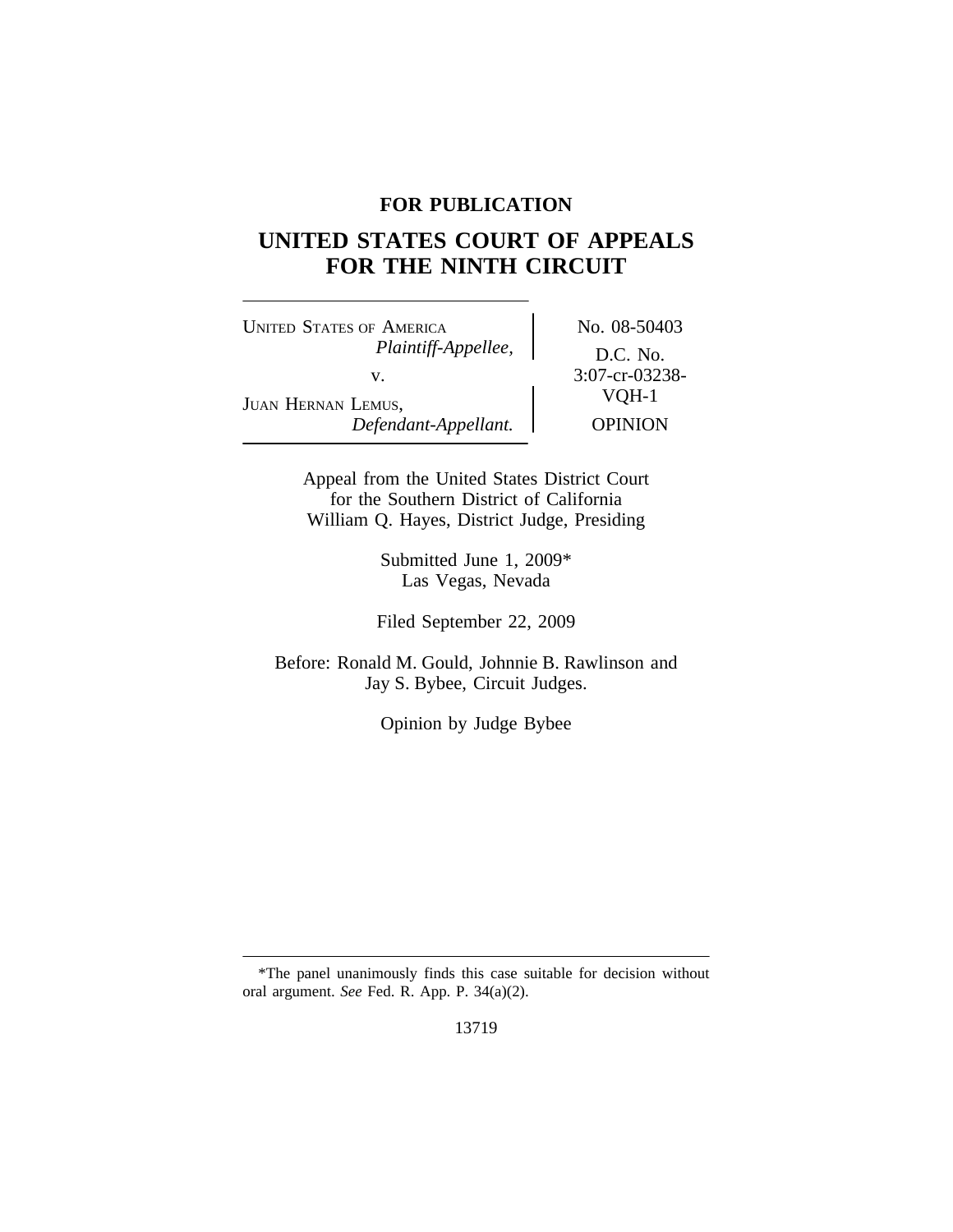## **COUNSEL**

Kyle W. Hoffman, Assistant United States Attorney; Karen P. Hewitt, United States Attorney; and Bruce R. Castetter, Assistant United States Attorney, San Diego, California, for the plaintiff-appellee.

Jeremy D. Warren, San Diego, California, for the defendantappellant.

## **OPINION**

## BYBEE, Circuit Judge:

Juan Hernan Lemus appeals the district court's denial of his motion to suppress incriminating evidence discovered during a warrantless search of his apartment following his arrest. Even assuming that there were no articulable facts which would warrant a reasonably prudent police officer to believe that Lemus's apartment harbored an individual posing a danger to those on the arrest scene, we nevertheless affirm the district court's denial of the suppression motion. Because the area in which the police officers discovered the incriminating evidence "immediately adjoin[ed] the place of arrest," the officers were justified in conducting a search of that area without either probable cause or reasonable suspicion, *Maryland v. Buie*, 494 U.S. 325, 334 (1990), and anything in plain view that they discovered in the course of that search could be seized without violating the Fourth Amendment, *Horton v. California*, 496 U.S. 128, 136-37 (1990).

## I

When Detective Longoria clocked in to the office at six o'clock to report for his morning briefing, Sergeant Gerardo was waiting for him. The Sergeant informed him that the DA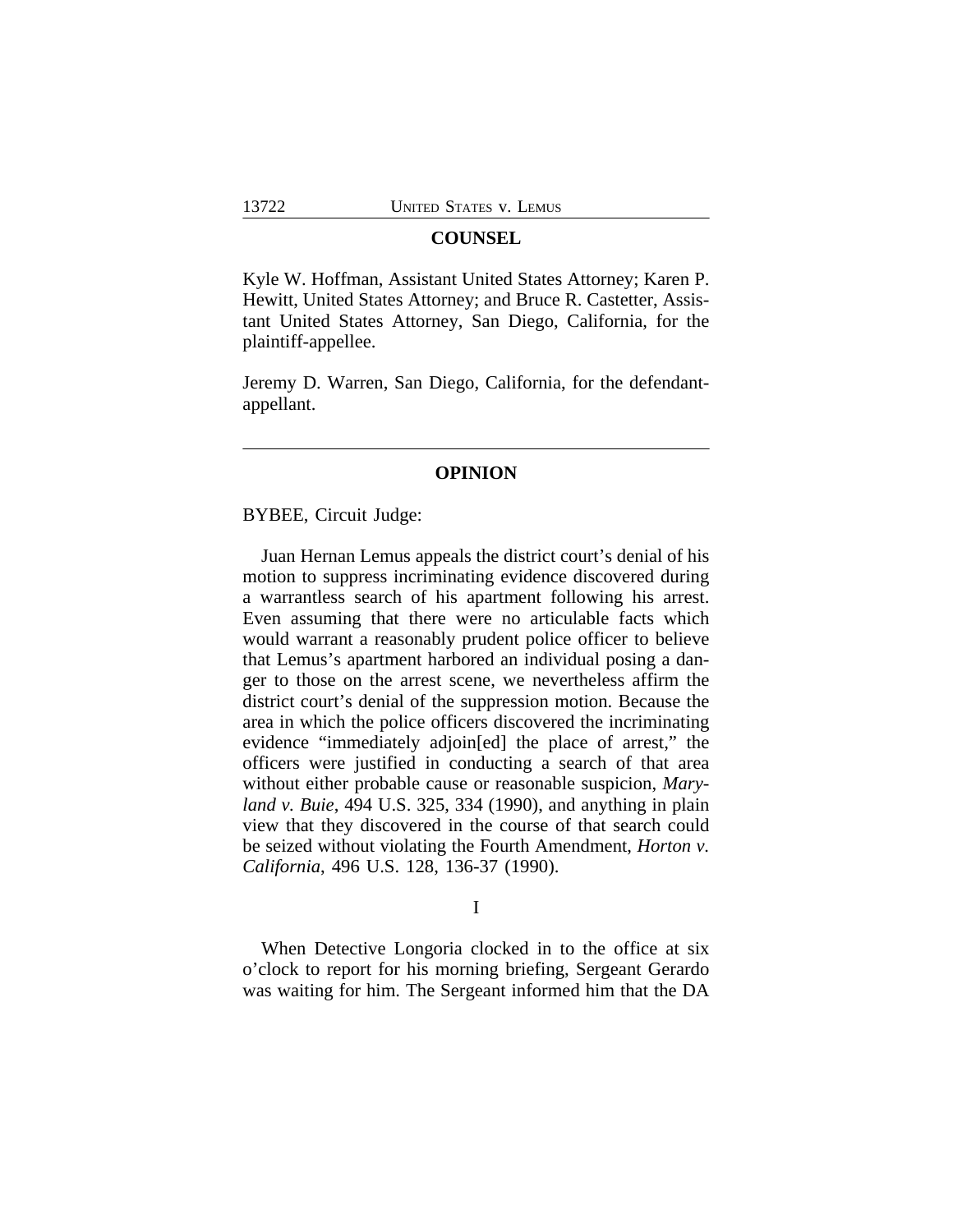UNITED STATES V. LEMUS 13723

had issued a warrant for the arrest of Juan Hernan Lemus, of Calexico. Detective Longoria had dealt with Lemus before. A year or so back he had been to Lemus's place for a probation search, and found drugs. But Detective Longoria knew Lemus wasn't just into drugs. He recalled that Lemus had been a member of a group busted for a drive-by shooting. And he remembered that some of Lemus's cousins had been arrested for violent crimes.

Detective Longoria checked the database. Lemus's arrest warrant was in there. It looked like Lemus was still living at the same place, an apartment out on Sixth Street. If he remembered right, it was part of a small complex with a house and two other apartments. Some of Lemus's family members lived there too.

He and Detective Diaz drove out to Sixth Street. They parked in front of Lemus's residence, and started watching for Lemus. An hour later, he appeared, walking out of his apartment and over to his mother's house. Shortly after, he left his mother's house and walked back to his apartment, carrying a beige envelope. Nothing looked out of place. Lemus was just heading back toward his apartment. But Detective Longoria thought he'd better call in some more units. Lemus might be dangerous if cornered.

The detectives drove up to the side of Lemus's apartment and pulled up next to a fence surrounding the property. Detective Longoria jumped out and started calling to Lemus. Lemus saw them and asked what was going on. The detectives responded that Lemus had an outstanding arrest warrant and that they were going to take him into custody.

No response. Lemus slowly backed away, toward the sliding glass door on the side of his apartment.

Sergeant Gerardo and Officer Orozco arrived for backup. They tried to explain the situation to Lemus from across the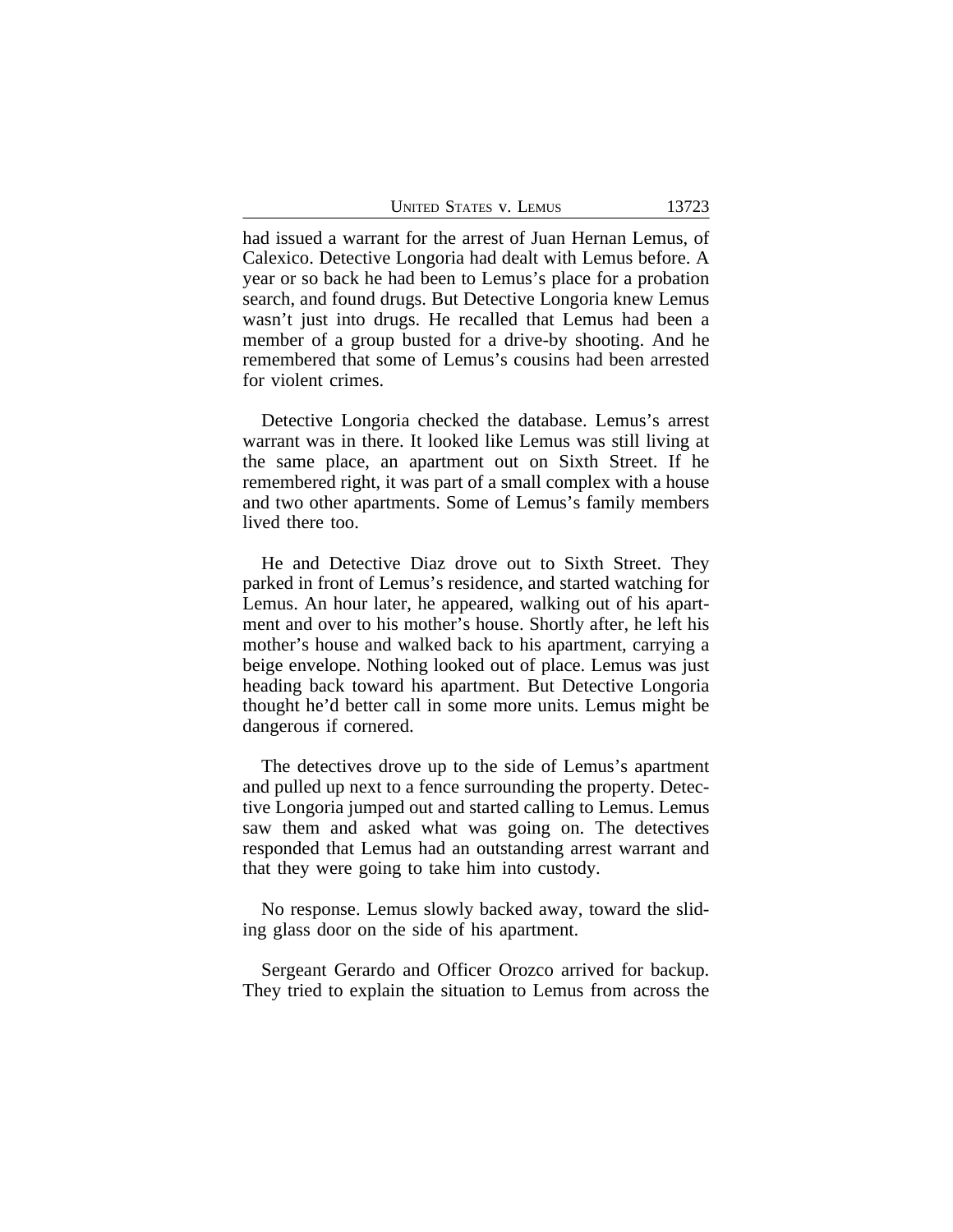fence. But he continued to retreat towards his apartment. He opened the sliding glass door.

The officers continued to tell Lemus to come out, but Lemus instead started to walk into the apartment. The officers were there in an instant, taking hold of Lemus and handcuffing him before he could fully enter the doorway and retreat into his living room.

Detective Longoria thought he'd better check to make sure no one was hiding out in the apartment. He sent Gerardo and Orozco in. They scanned the living room, and didn't see anyone. Just a couch and a TV. Checked the bedroom and bathroom too. Negative. Lemus was alone.

Diaz, in the living room, got Detective Longoria's attention. Wasn't there something sticking out from the couch? Detective Longoria thought it looked like the butt of a weapon. Since Lemus was a felon, having a gun would be a crime. Detective Longoria lifted the couch cushion to make sure, and confirmed that it was a semi-automatic handgun. It was later determined to be a Sturm and Ruger, 9 millimeter.

Detective Longoria let the cushion fall. He thought he should get a search warrant before touching the gun—he didn't want to lose the chance to seize it. He left the officers at the scene to keep things secure, and headed back to the station.

The warrant was issued, and the Ruger was seized. After agents from the Bureau of Alcohol, Tobacco, Firearms and Explosives discovered that the weapon was manufactured in Arizona and had been moved in interstate commerce, a grand jury returned a one-count indictment charging Lemus with being a felon knowingly in possession of a firearm in violation of 18 U.S.C. § 922(g)(1) and 18 U.S.C. § 924(a)(2). In district court, Lemus moved to suppress the pistol, claiming that it was obtained unlawfully because it was discovered dur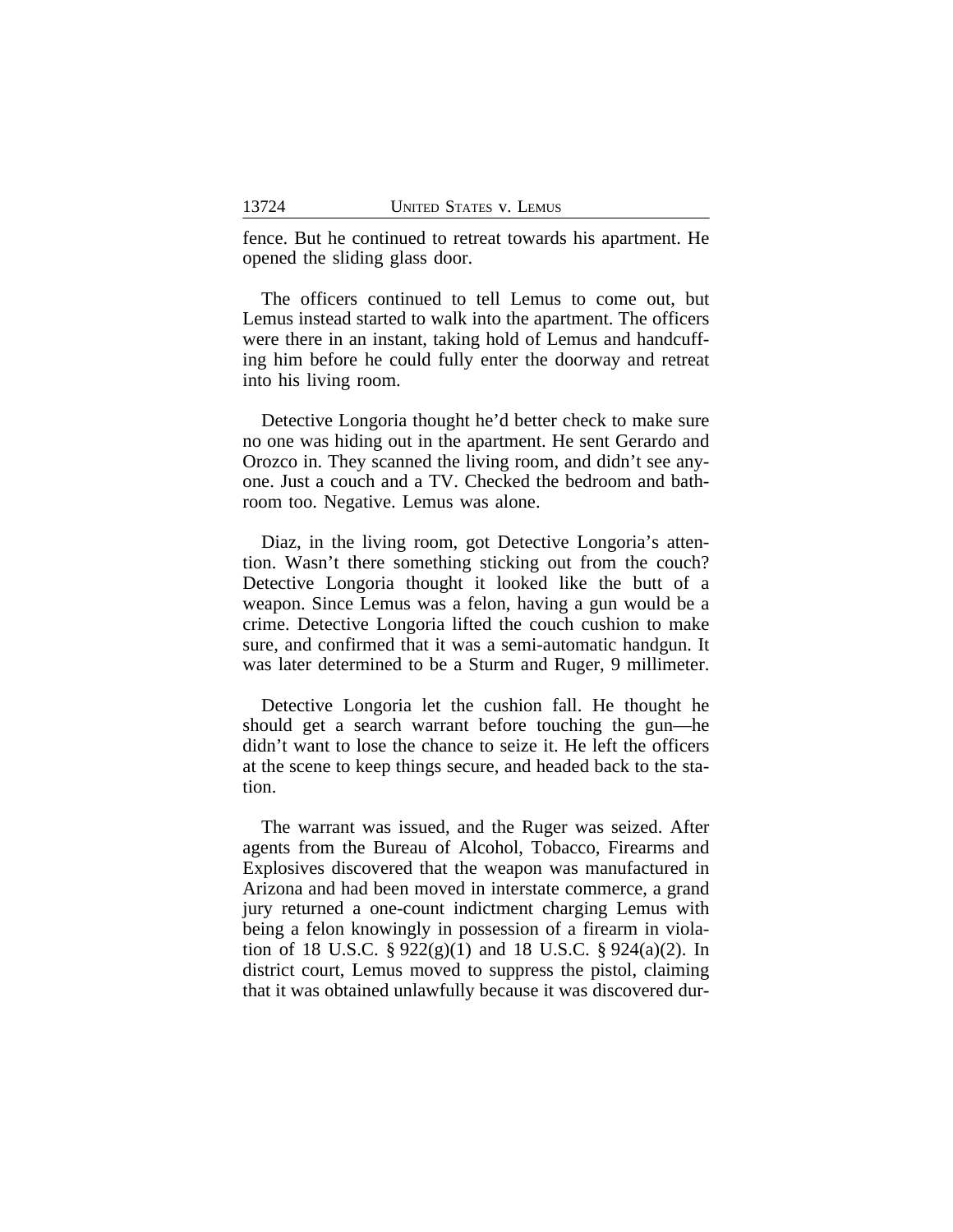ing a warrantless search. When the district court denied the motion, Lemus entered a conditional guilty plea preserving his right to appeal the district court's denial of his suppression motion. *See* FED. R. CRIM. P. 11(a)(2). This appeal followed.

#### II

We review de novo the district court's determination of Lemus's motion to suppress, and may affirm the district court's denial of the motion "on any basis supported in the record," *United States v. Lopez*, 482 F.3d 1067, 1071 (9th Cir. 2007) (quoting *United States v. Ruiz*, 428 F.3d 877, 880 (9th Cir. 2005)) (quotation marks omitted), "even if the district court did not consider the issue." *Perfect 10, Inc. v. Visa Int'l Serv. Ass'n*, 494 F.3d 788, 794 (9th Cir. 2007). In undertaking this review, we must accept the district court's factual findings unless they are clearly in error. *United States v. Orman*, 486 F.3d 1170, 1173 (9th Cir. 2007).

## A

**[1]** The Fourth Amendment protects "[t]he right of the people to be secure in their persons, houses, papers, and effects, against unreasonable searches and seizures . . . ." U.S. CONST. amend. IV. Because "[i]t is axiomatic that 'the physical entry of the home is the chief evil against which the wording of the Fourth Amendment is directed,' " *Welsh v. Wisconsin*, 466 U.S. 740, 748 (1984) (quoting *United States v. United States District Court*, 407 U.S. 297, 313 (1972)), "a 'basic principle of Fourth Amendment law' [is] that searches and seizures inside a home without a warrant are presumptively unreasonable." *Id.* at 749 (quoting *Payton v. New York*, 445 U.S. 573, 586 (1980)). *See also Katz v. United States*, 389 U.S. 347, 357 (1967) ("[S]earches conducted outside the judicial process, without prior approval by judge or magistrate, are *per se* unreasonable under the Fourth Amendment—subject only to a few specifically established and well-delineated exceptions." (footnote omitted)).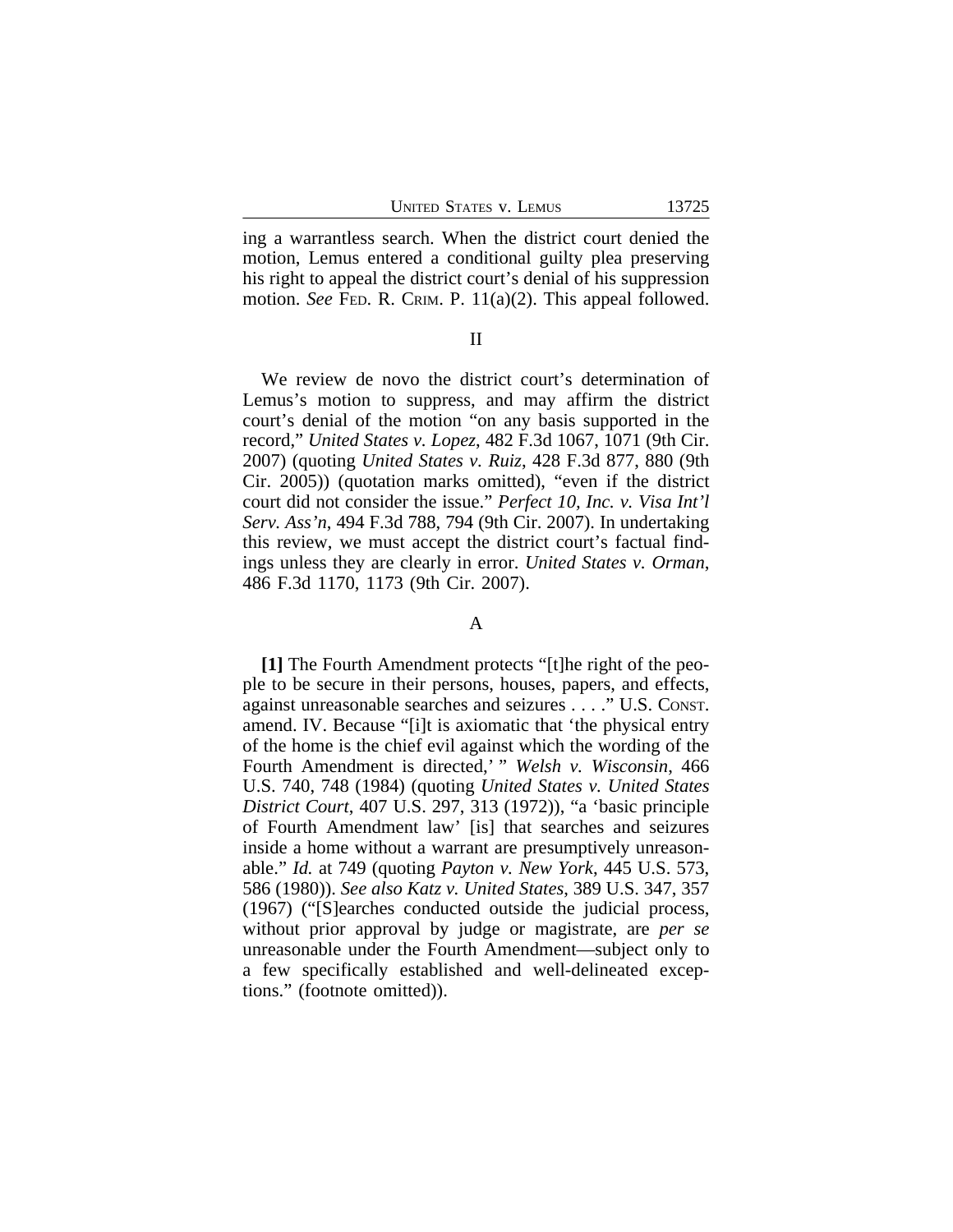#### 13726 UNITED STATES v. LEMUS

Nevertheless, because "[t]he touchstone of the Fourth Amendment is reasonableness, and the reasonableness of a search is determined 'by assessing, on the one hand, the degree to which it intrudes upon an individual's privacy and, on the other, the degree to which it is needed for the promotion of legitimate governmental interests,' " *United States v. Knights*, 534 U.S. 112, 118-19 (2001) (quoting *Wyoming v. Houghton*, 526 U.S. 295, 300 (1999)), the Supreme Court has identified exceptions to the warrant requirement for searches conducted immediately following a home arrest. The Court has recognized that "unlike an encounter on the street or along a highway, an in-home arrest puts the officer at the disadvantage of being on his adversary's 'turf.' " *Buie*, 494 U.S. at 333. This disadvantage creates concern that the suspect may gain access to hidden weapons. *See generally Chimel v. California*, 395 U.S. 752, 768 (1969). It also creates concern that others associated with the suspect might ambush the officers, and "[a]n ambush in a confined setting of unknown configuration is more to be feared than it is in open, more familiar surroundings." *Buie*, 494 U.S. at 333. Thus, the Court has held that "the arresting officers are permitted in such circumstances to take reasonable steps to ensure their safety after, and while making, the arrest." *Id.* at 334.

**[2]** In *Chimel*, the Court authorized a narrow search of the arrestee's "person and the area from within which he might have obtained either a weapon or something that could have been used as evidence against him." 395 U.S. at 768. Such a search, justified by the State's interests in the safety of the arresting officer and in preserving evidence, is strictly limited to the area "within [the arrestee's] immediate control"—"the area into which an arrestee might reach in order to grab a weapon or evidentiary items." *Id.* at 763. *See also Michigan v. Long*, 463 U.S. 1032, 1049-50 (1983); *Terry v. Ohio*, 392 U.S. 1, 27-28 (1968).

**[3]** Later, in *Buie*, the Court refined its analysis in *Chimel*. It noted the "interest of the [arresting] officers in taking steps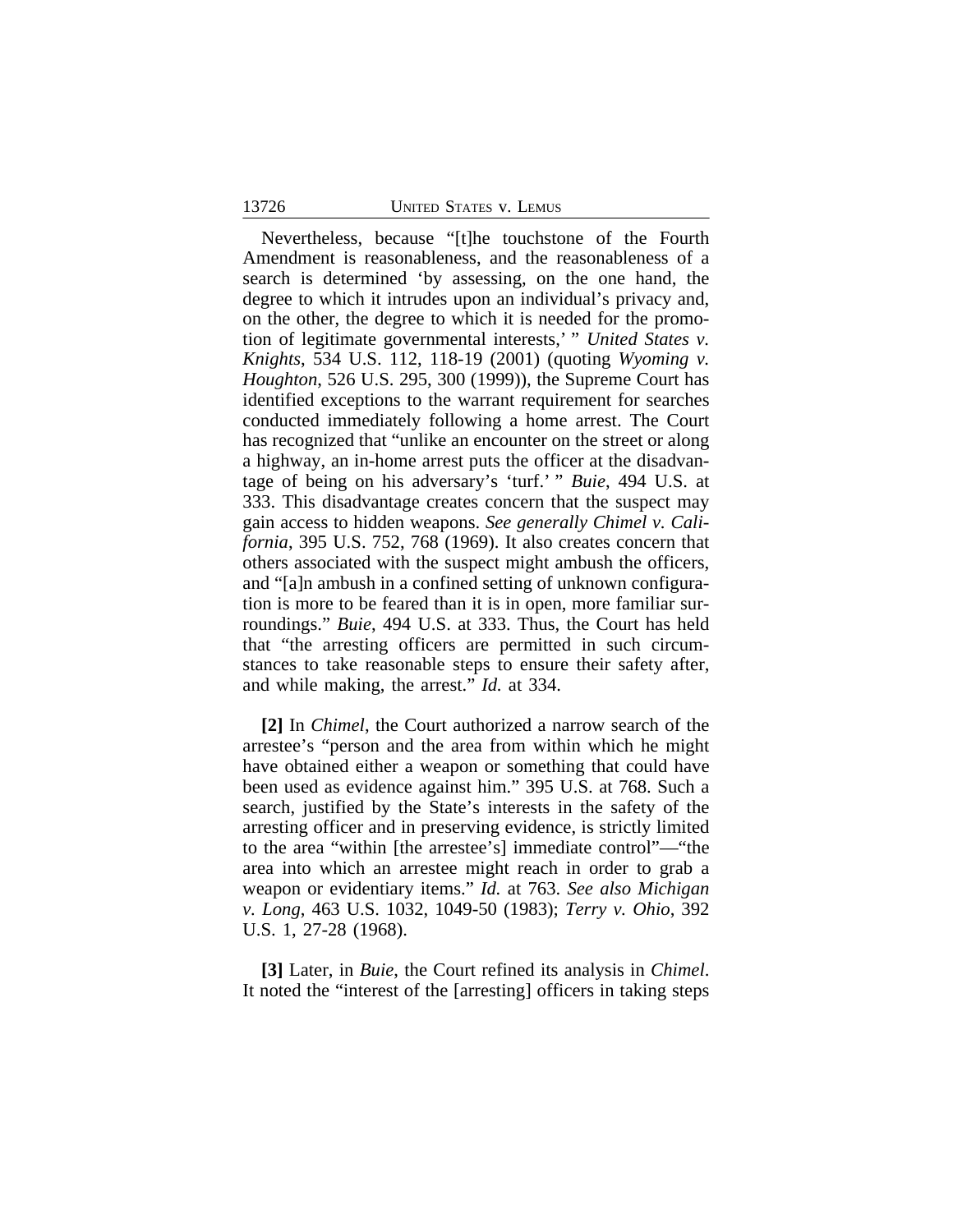UNITED STATES V. LEMUS 13727

to assure themselves that the house in which a suspect is being, or has just been, arrested is not harboring other persons who are dangerous and who could unexpectedly launch an attack" and described two types of searches that might immediately follow an arrest and for which a warrant was not required. 494 U.S. at 333-34. First, the officers' interest in their own safety justifies a search "incident to the arrest . . . as a precautionary matter and without probable cause or reasonable suspicion, . . . [of] closets and other spaces immediately adjoining the place of arrest from which an attack could be immediately launched." *Id.* at 334. Second, the officers can perform a further protective sweep beyond immediately adjoining areas when there are "articulable facts which, taken together with the rational inferences from those facts, would warrant a reasonably prudent officer in believing that the area to be swept harbor[ed] an individual posing a danger to those on the arrest scene." *Id.* This "protective sweep" is not a license to search every nook and cranny of a house, but is subject to two significant limitations: it "extend[s] only to a cursory inspection of those spaces where a person may be found" and lasts "no longer than it takes to complete the arrest and depart the premises." *Id.* at 335-36.

B

In this case, we need not decide whether Detective Longoria or the other investigating officers had "articulable facts which . . . would warrant [the officers] in believing that the area to be swept harbor[ed] an individual posing a danger to those on the arrest scene" that would justify a protective sweep. *Buie*, 494 U.S. at 334.**<sup>1</sup>** Because the record clearly

**<sup>1</sup>**We also need not decide whether Detective Longoria's search of the living room is authorized as a search of the area "within [Lemus's] immediate control." *See United States v. Hudson*, 100 F.3d 1409, 1419 (9th Cir. 1996) (citing *Chimel*, 395 U.S. at 763). The testimony presented during the suppression hearing did not conclusively establish the positioning of the couch (and the weapon within the couch) in relation to Lemus at the time of the arrest, and the parties have not argued that the search was permissible under *Chimel*.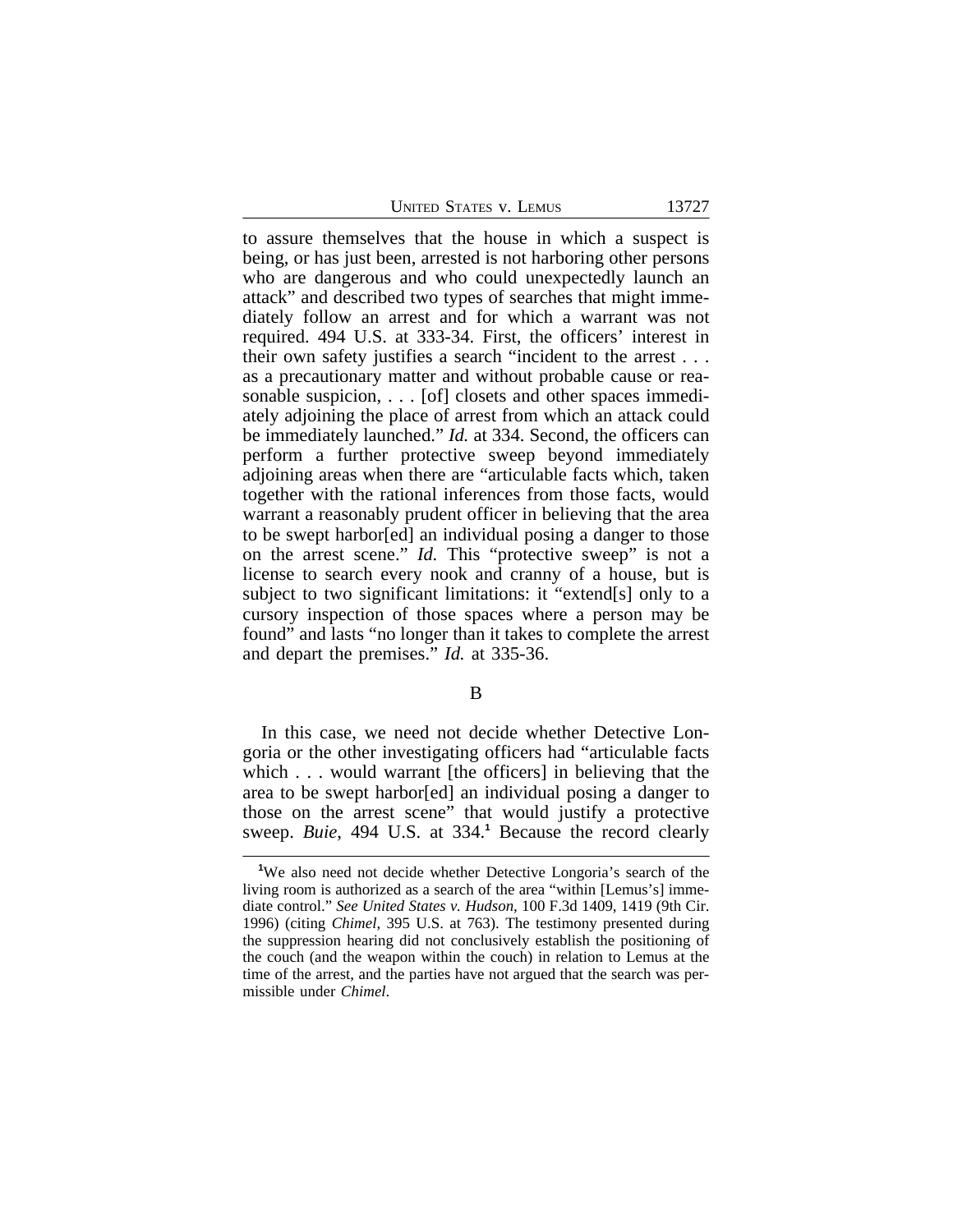demonstrates that Lemus was arrested in an area "immediately adjoining" the living room, a limited search of that room was proper without either reasonable suspicion or probable cause as a protective search incident to the arrest. *See id.*

**[4]** According to *Buie*, a "protective search 'incident to the arrest' "<sup>2</sup> to protect the arresting officers from the danger of a surprise attack can be completed without reasonable suspicion or probable cause if two conditions are present. First, the area searched must "immediately adjoin[ ]" the area of arrest. *Id.* Second, the area searched must be one "from which an attack could be immediately launched," and thus in any event

**<sup>2</sup>**Although other courts have labeled this type of search a "protective sweep," *see*, *e.g.*, *United States v. Waldner*, 425 F.3d 514, 517 (8th Cir. 2005) ("In *Buie* the Supreme Court established a two-prong test for determining whether a protective sweep incident to an arrest was constitutionally permissible."); *United States v. Ford*, 56 F.3d 265, 269 (D.C. Cir. 1995) ("The Court [in *Buie*] identified two situations in which protective sweeps are justified, and two types of protective sweeps."), it is clear from the Court's description in *Buie* that this search is distinct from that normally classified as a protective sweep. In its conclusion, the Court stated that "[t]he Fourth Amendment permits a properly limited protective sweep in conjunction with an in-home arrest *when the searching officer possesses a reasonable belief* based on specific and articulable facts that the area to be swept harbors an individual posing a danger to those on the arrest scene." 494 U.S. at 337 (emphasis added). Because the Court had already made clear that a search of adjoining areas did not require reasonable suspicion, *see id.* at 334, it would thus be contradictory to classify a search of such areas as a "protective sweep." *See also Buie*, 494 U.S. at 342 n.6 (Brennan, J., dissenting) ("The Court's decision also to expand the 'search incident to arrest' exception previously recognized in *Chimel v. California*, allowing police officers . . . to look into 'closets and other spaces . . .,' is equally disquieting" (internal citations omitted)). Accordingly, we refer to the search of immediately adjoining areas, as did *Buie*, as a "protective search incident to arrest" to distinguish it from the broader "protective sweep" also authorized by *Buie*. Because we have not been entirely clear on this distinction in the past, *see*, *e.g.*, *United States v. Reid*, 226 F.3d 1020, 1027 (9th Cir. 2000), we do not consider the government to have forfeited the argument that the search was justified as a protective search incident to arrest merely by arguing that the search was a valid "protective sweep" under *Buie*.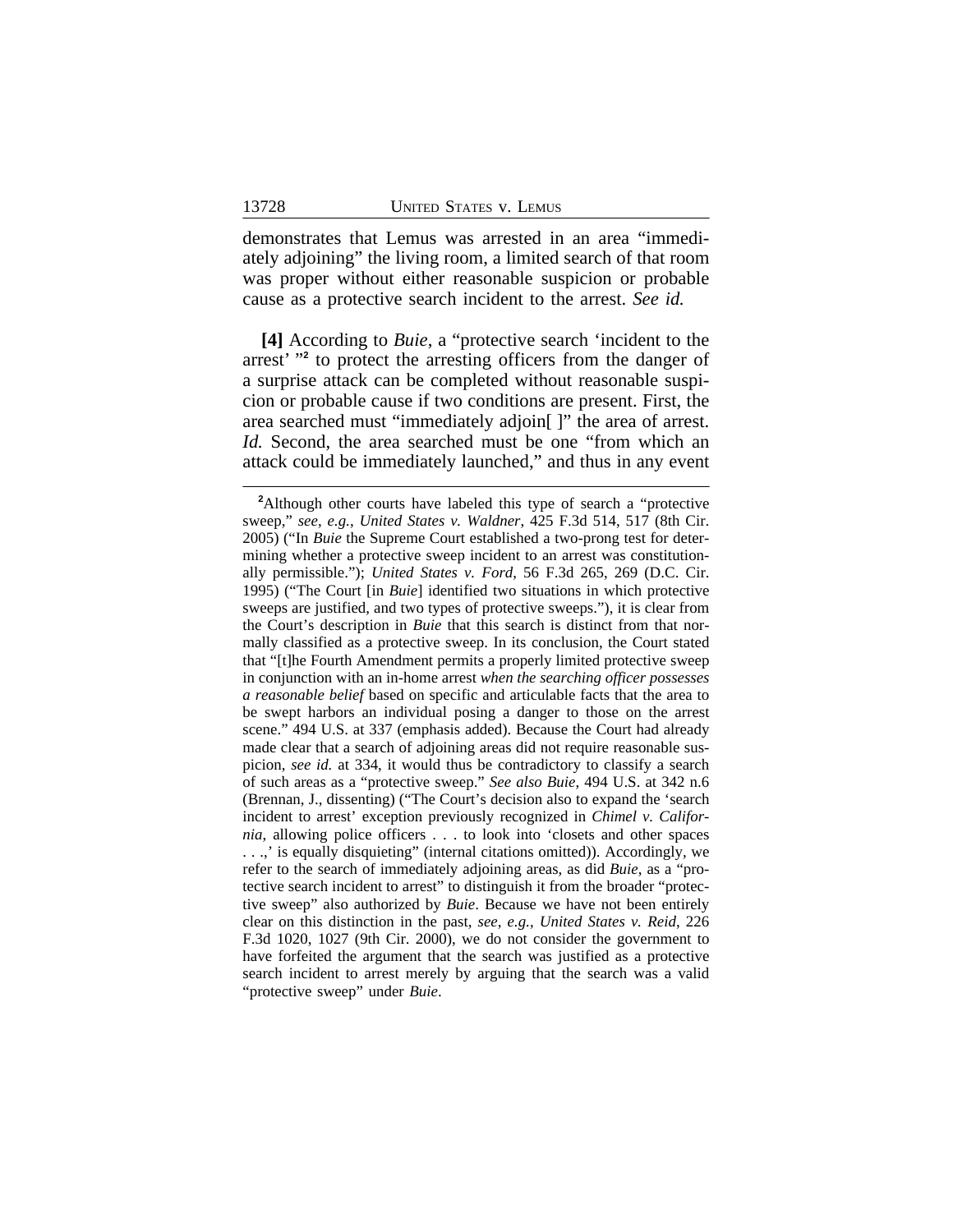must be capable of concealing at least one person. *Id.* Both of these conditions are satisfied here.

**[5]** Although the exact location of Lemus's arrest was disputed in the district court, the district court found that he was apprehended shortly after he had "stepped into the apartment breaking the threshold of the sliding glass door." This finding was not clearly in error. Even taking Lemus's account of the events as authoritative, it is clear that at most Lemus was only partially outside the living room when he was arrested. The living room thus "immediately adjoined" the area where Lemus was arrested. *Cf. Peals v. Terre Haute Police Dep't*, 535 F.3d 621, 628 (7th Cir. 2008) (holding that it was not a constitutional violation, under *Buie*, for a police officer to enter the plaintiff's house after the plaintiff's arrest in the attached garage); *United States v. Charles*, 469 F.3d 402, 405-06 (5th Cir. 2006) (holding that *Buie* permitted a search of an open storage unit when the suspect was arrested immediately outside); *United States v. Thomas*, 429 F.3d 282, 288, 290-91 (D.C. Cir. 2005) (holding that *Buie* permitted the search of a bedroom fifteen feet down a hallway in which the suspect was arrested); *In re Sealed Case*, 153 F.3d 759, 763, 770 (D.C. Cir. 1998) (holding that *Buie* permitted a search of a small bedroom a few feet down the hallway from the bedroom in which the suspect was arrested); *United States v. Lauter*, 57 F.3d 212, 216-17 (2d Cir. 1995) (holding that, under *Buie*, the second room in a two-room apartment immediately adjoined the first room in which the suspect was arrested).

**[6]** Lemus's living room not only immediately adjoined the area of arrest, but was a place from which an attack could be immediately launched. The district court found that Lemus had opened the sliding glass door, which created additional hazards for the officers. We have recognized that "[a] bullet fired at an arresting officer standing outside a window is as deadly as one that is projected from one room to another." *United States v. Hoyos*, 892 F.2d 1387, 1397 (9th Cir. 1989),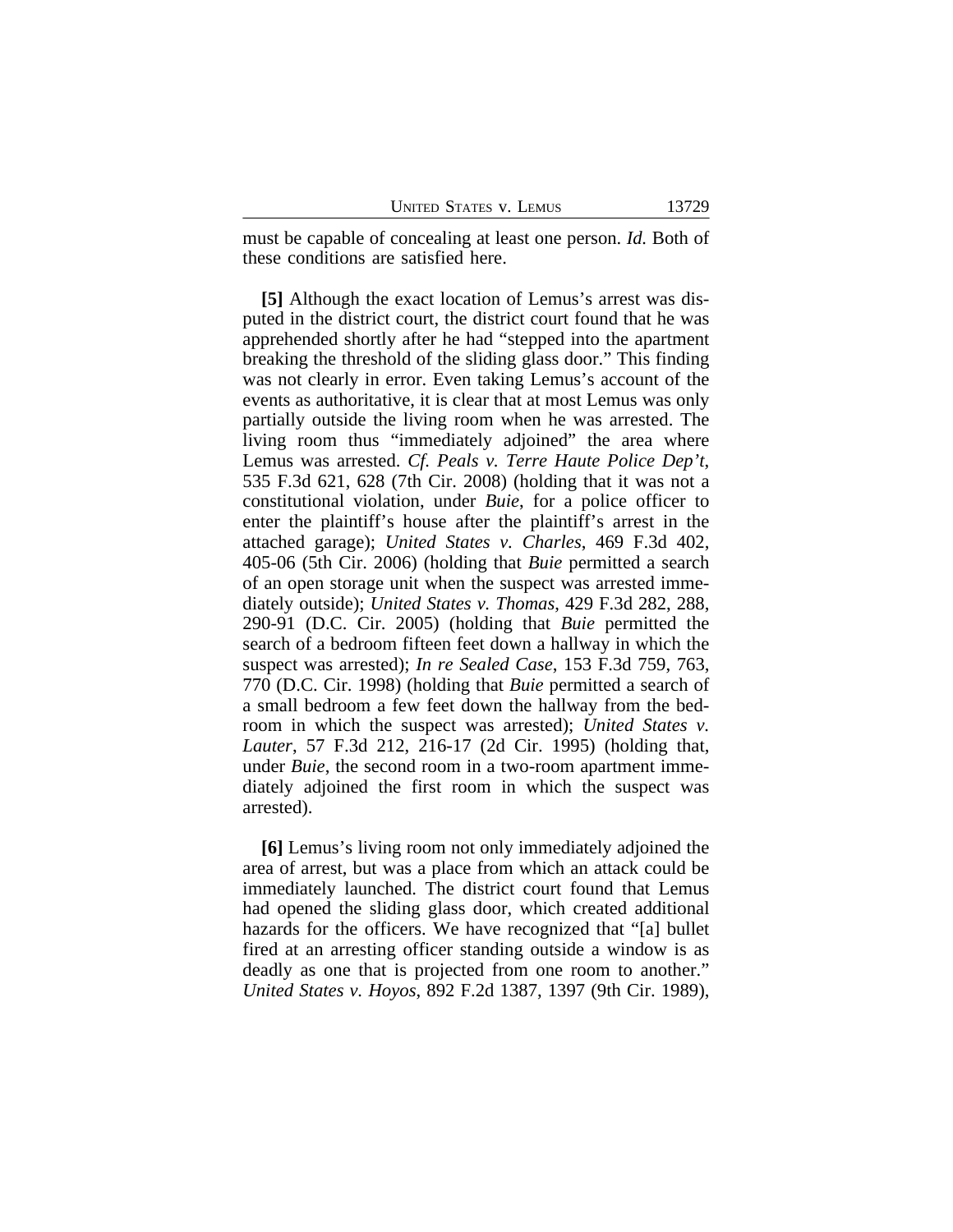*overruled on other grounds by United States v. Ruiz*, 257 F.3d 1030, 1032 (9th Cir. 2001) (en banc). When Lemus opened the door, he not only gave himself access to the living room but exposed the officers to anyone lying in wait inside. The room was obviously large enough to hide one or more attackers. Although, as Lemus points out, the police officers could have left the premises immediately after the arrest, this fact does not make the search of the living room any less necessary—there was no guarantee that a potential attacker would not ambush the officers after they had turned their backs to the door.

**[7]** Because the living room immediately adjoined the place of arrest and was large enough to contain an attacker, we need not reach the second prong of *Buie* and decide whether the search of the living room was justified as a "protective sweep." The officers were permitted to search the room "as a precautionary matter" without either reasonable suspicion or probable cause to believe that an attacker lay in ambush. *Buie*, 494 U.S. at 334.

#### $\mathcal{C}$

**[8]** Because the police officers were lawfully permitted by *Buie* to enter the "immediately adjoining" living room to search for potential assailants, they could also seize the firearm under the "plain view" doctrine if (1) the weapon was in "plain view" and (2) "its incriminating character [was] immediately apparent." *Horton*, 496 U.S. at 136-37 (quotation marks omitted); *see also United States v. Stafford*, 416 F.3d 1068, 1076 (9th Cir. 2005) ("To fall within the plain view exception, two requirements must be met: the officers must be lawfully searching the area where the evidence is found and the incriminatory nature of the evidence must be immediately apparent." (quotation marks omitted)).

**[9]** Detective Longoria's un-rebutted testimony established that the weapon was in plain view. The testimony made clear